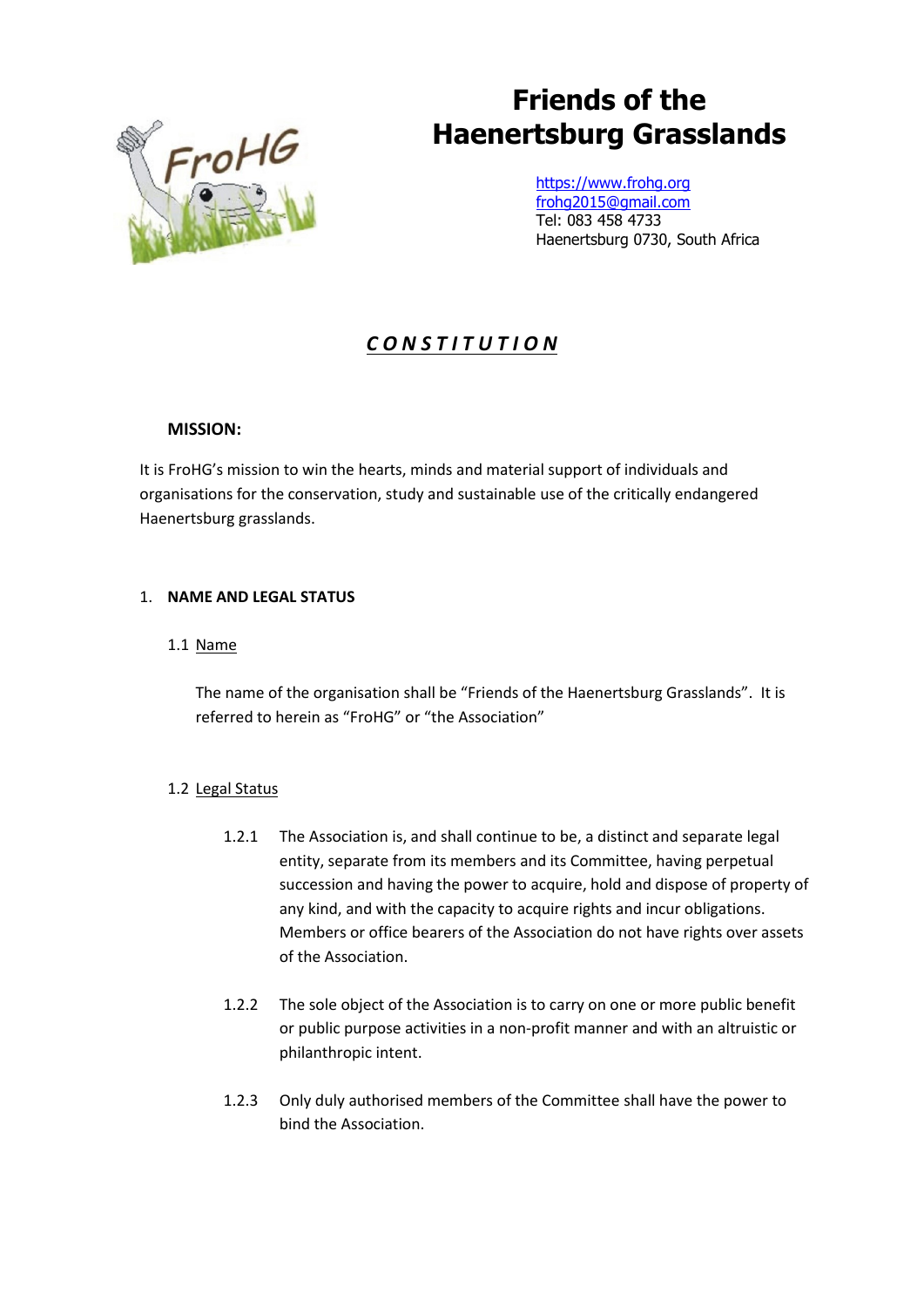#### 2. **DEFINITION OF THE HAENERTSBURG GRASSLANDS**

The Haenertsburg Grasslands are Woodbush Granite Grasslands in the Limpopo Province. They include the grasslands above the village, the grasslands on the Ebenezer Dam peninsula, and other localised patches in the vicinity of Haenertsburg as well as certain slopes of the Wolkberg.

# 3. **OBJECTIVES**

- 3.1 To promote the conservation and rehabilitation of natural areas around Haenertsburg, in particular the critically endangered Woodbush Granite Grasslands and associated indigenous forests and water catchments.
- 3.2 To safeguard these natural areas for posterity.
- 3.3 To increase knowledge and understanding of the Woodbush Granite grassland ecosystem through liaising, co-operating and working in partnership when considered appropriate, with organisations such as the Botanical Society of South Africa, the South African National Biodiversity Institute (SANBI), the South African Environmental Observation Network (SAEON) and its successors and others with similar objects in the attainment of the above.
- 3.4 To act as environmental watchdog.
- 3.5 To promote and participate in environmental education.
- 3.6 To raise public awareness and appreciation of the value of indigenous flora and fauna, and of indigenous knowledge.
- 3.7 To encourage sustainable use of natural resources.

# 4. **COMPLIANCE WITH APPLICABLE LEGISLATION**

To enable the Association to register with or obtain approval from the relevant authorities to acquire the status of a public benefit organisation and a non-profit organisation, it will comply with the requirements of the Income Tax Act No. 58 of 1962 and the Non-profit Organisations Act No. 71 of 1997 which shall include:

4.1 It is a "universitas" (juristic person) distinct from its members;

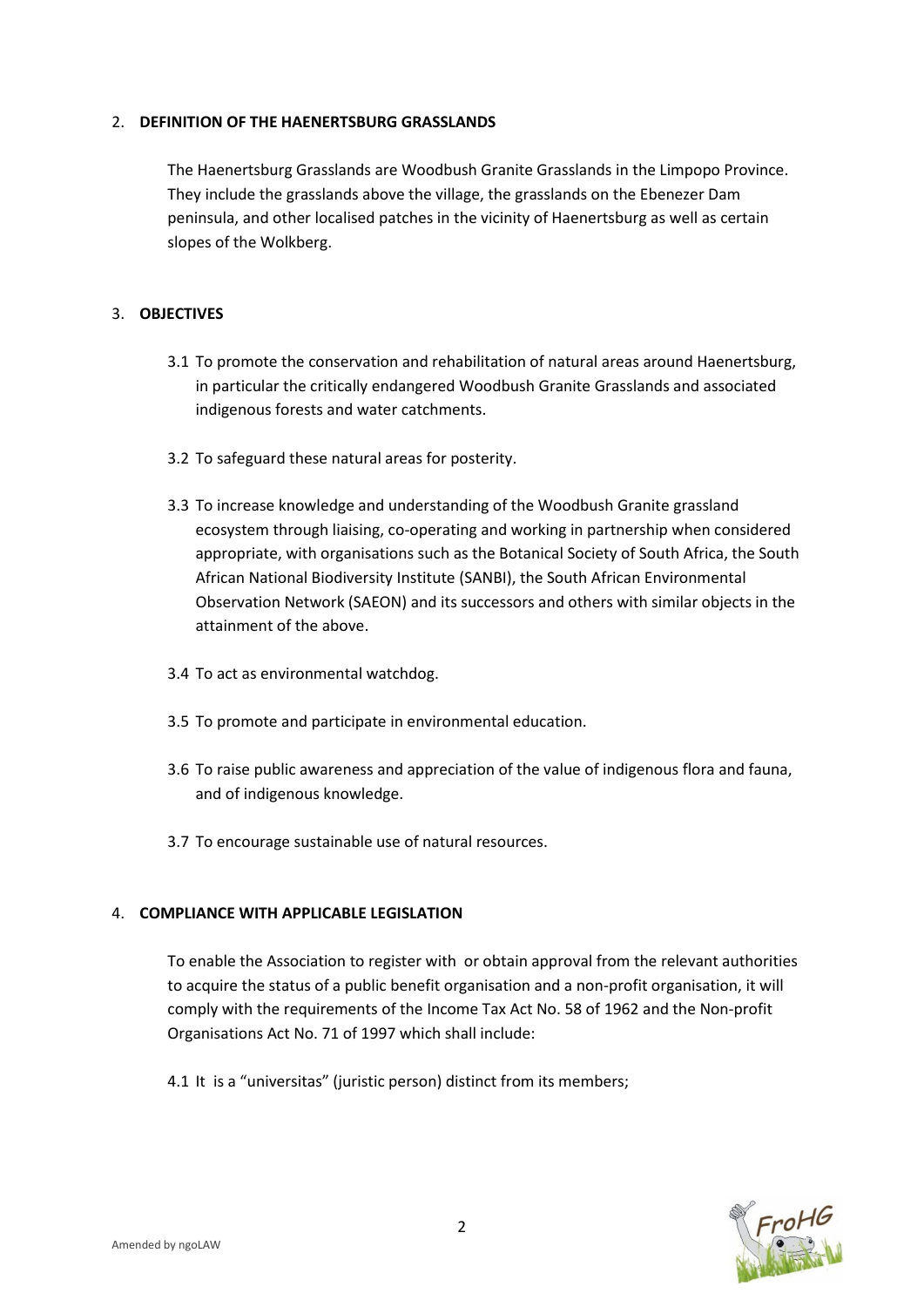- 4.2 It shall have continued existence despite changes in the composition of its membership or office bearers;
- 4.3 It shall be capable of suing or being sued in its own name;
- 4.4 It shall be able to acquire the rights and incur obligations for itself in its own name and not for its individual members;
- 4.5 its funds shall be used solely in furtherance of the objects for which it has been established;
- 4.6 its income and funds generally shall not be distributed to its members or office bearers except as reasonable compensation for work performed for the Association, nor to any person (otherwise than in the course of undertaking any public benefit activity) and no remuneration will be paid to any employee, office bearer, member or other person which is excessive, having regard to what is generally considered reasonable in the sector and in relation to the service rendered and has not and will not economically benefit any person in a manner which is not consistent with its objects;
- 4.7 it shall comply with such reporting requirements as may be determined by the Commissioner for the South African Revenue Service;
- 4.8 it shall not use its resources directly or indirectly to support, advance or oppose any political party;
- 4.9 its members and office bearers shall have no personal rights to the income or property of the Association.
- 4.10 its activities shall be carried on in a non-profit manner for a public purpose and with an altruistic or philanthropic intent;
- 4.11 each activity carried on by the Association is for the benefit of, or is widely acceptable to, the general public at large, including any sector thereof other than small exclusive groups;
- 4.12 It is prohibited from directly or indirectly distributing any of its funds to any person (otherwise than in the course of undertaking any public benefit activity) and is required to utilise its funds solely for the object for which it has been established.

# 5. **POWERS OF THE ASSOCIATION**

The Association shall have all the powers required to carry out its objects allowed by law which shall include:

5.1 to institute or defend any legal or other proceedings and to settle any claims;

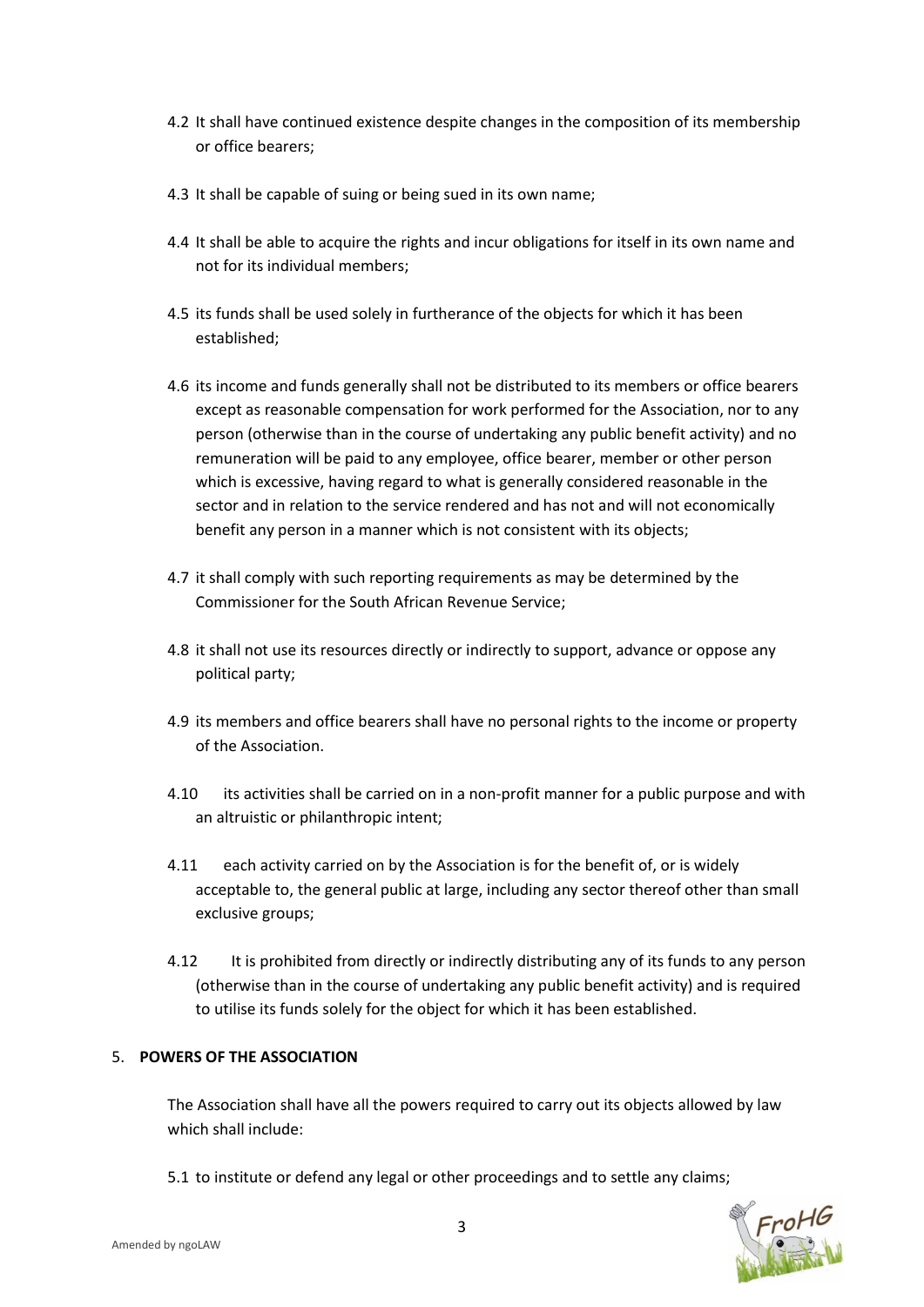- 5.2 to prudently invest funds of the Association;
- 5.3 to buy, attain, maintain, manage, lease, sell, or in any way deal with property and assets of the Association;
- 5.4 to donate and transfer the property and assets of the Association to public benefit organisations with similar objectives;
- 5.5 to borrow and to use the property or assets of the Association as security for borrowing;
- 5.6 to execute any act or deed in any deeds registry, mining titles or other public office;
- 5.7 to exercise all the management and executive powers ordinarily vested in the Board of Directors of a Company;
- 5.8 to carry out all the powers and authority of the Association in South Africa;
- 5.9 to employ staff and hire professional and other services subject to 4.7;
- 5.10 to accept donations and retain them in the form in which they are received or sell them and re-invest the proceeds for the benefit of the Association provided that:
	- 5.10.1 the Association may only accept revocable donations where the reason for the revocation is:
		- 5.10.1.1 a material failure to conform to the designated purposes and conditions of the donation; or
		- 5.10.1.2 any misrepresentation with regard to the tax deductibility thereof in terms of section 18A of the Income Tax Act;
	- 5.10.2 a donor (other than a donor which is an approved public benefit organisation or an institution or body which is exempt from tax in terms of section 10(1)(*c*A)(i) of the Income Tax Act, which has as its sole or principal object the carrying on of any public benefit activity) may not impose conditions which could enable the donor or any connected person in relation to the donor to derive some direct or indirect benefit from the application of the donation;
- 5.11 to raise funds for the implementation of the objectives, subject to 5.10. .

# 6. **MEMBERS OF THE ASSOCIATION**

6.1 Membership of the Association shall comprise:

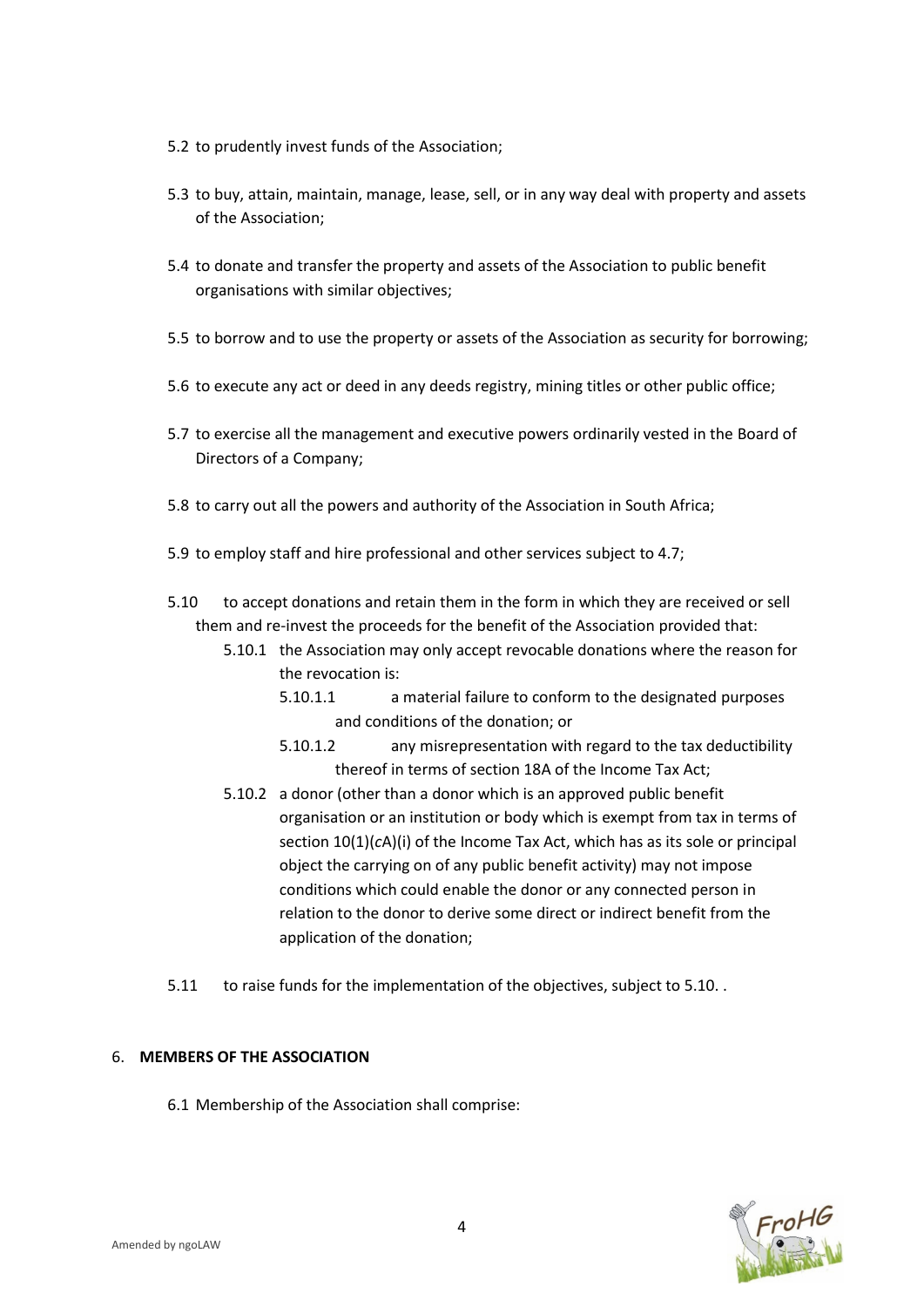- 6.1.1 All members who attend a duly constituted Annual General Meeting of the Association and who express on a list to be circulated at the meeting a willingness to become members or
- 6.1.2 All members who at any other time express, in writing, a willingness to become members, and
- 6.1.3 Who pay such subscription or membership fee as the Management Committee may determine, and
- 6.1.4 Shall have their names entered into the register of members, shall remain members of the Association until the next Annual General Meeting unless, in terms of Clause 6.2., they cease to be Members.

#### 6.2 Membership shall cease:

- 6.2.1 Immediately on resignation being tendered, or
- 6.2.2 If any subscription or membership fee is not paid within 14 (fourteen) days of the Annual General Meeting and remains in default despite a written notice requiring such to be paid in 14 (fourteen) days, or
- 6.2.3 If the member commits any act, in the opinion of the Management Committee (acting reasonably), inimical to the objectives of the Association and fails, within 14 (fourteen) days, of receipt of a written notice detailing the act, to undertake, in writing, to desist from doing so.
- 6.3 At least 14 (fourteen) days prior written notice shall be given to the member concerned, detailing any failure or act referred to in Clauses 6.2.2. and 6.2.3. The notice shall invite the member to make written or verbal representations at a Management Committee meeting as the member may consider appropriate.
- 6.4 The decision of the Management Committee to suspend or terminate a membership shall lapse unless confirmed by a resolution of two thirds (2/3) of members present at the next Annual General Meeting.

# 7. **POWERS OF AND PROCEEDINGS AT THE ANNUAL GENERAL MEETING**

#### Meetings

- 7.1 An Annual General Meeting shall be held once every 12 (twelve) months and not later than 3 (three) months of the end of each financial year of the Association.
- 7.2 Notice of the General Meetings provided for in this constitution shall, at the discretion of the Management Committee, be given by advertising in the local media or sending by<br>5<br>DLAW

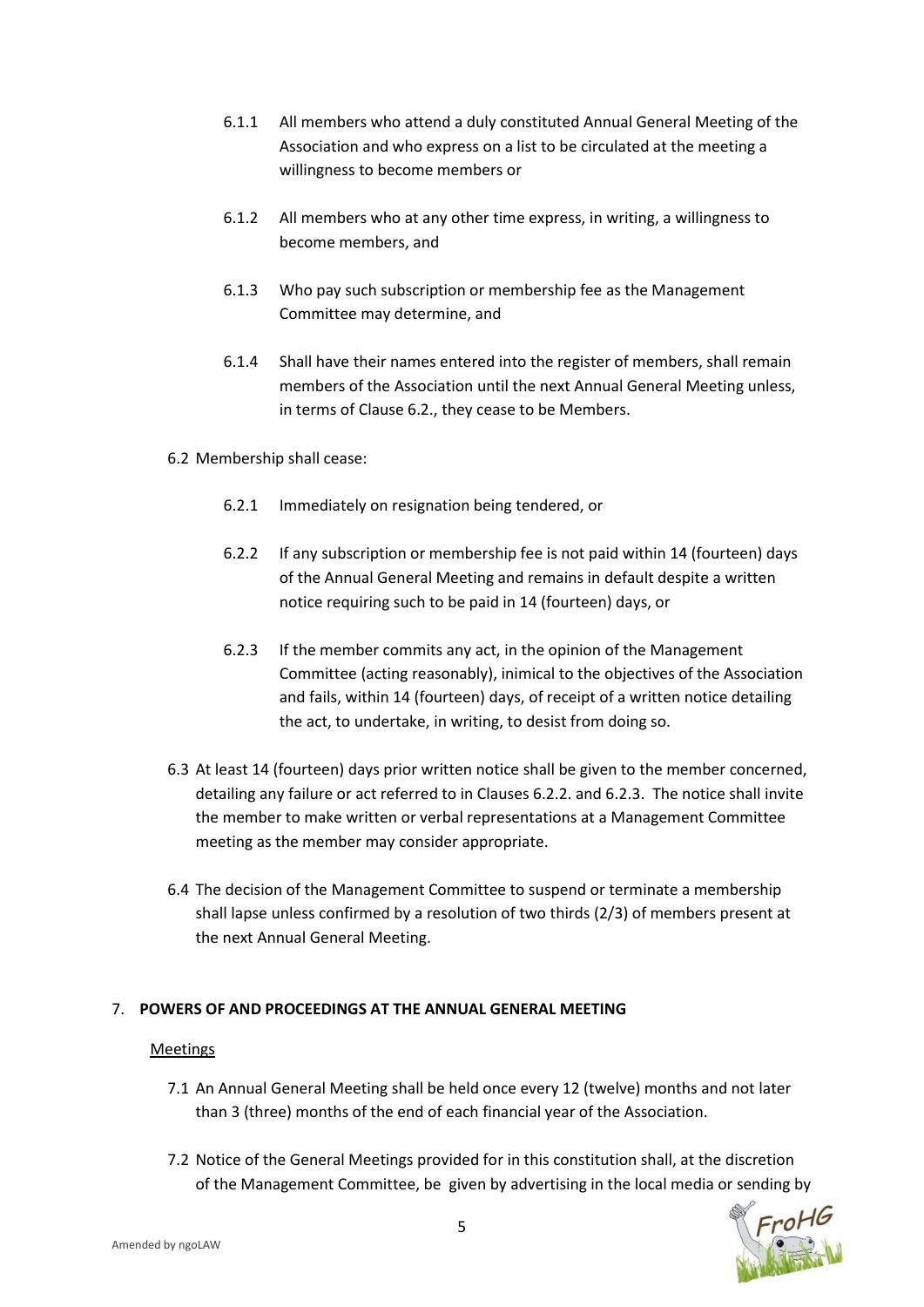pre-paid registered post to the members' last known work or residential address or by electronic mail or in any other manner the Management Committee may decide from time to time.

- 7.3 General Meetings of the Association may be conducted face-to-face or through electronic media which allows members to be present and participate.
- 7.4 The members may consider a matter other than at a meeting and the members may, instead of voting to make a decision at a meeting, adopt a decision by written consent of more than 50% (or, in the case of amending the constitution or closing down the association, written consent of 66.6% ) of the total number of members, given in person or by electronic communication, provided that each member has received notice of the matter to be decided upon. A decision so made shall have the same effect as if it had been approved at a meeting.
- 7.5 Subject to the provisions of Clause 7.1., a duly convened Annual General Meeting at which a quorum is present, is competent to carry out all the objectives and to exercise all the powers of the Association as set out in this constitution. In an Annual General Meeting members present may review, approve or amend any decision taken by the Management Committee, but no such resolution shall invalidate any prior action taken by the Management Committee in accordance with the provisions of this constitution.
- 7.6 Annual General Meetings shall be convened by the Chairperson on not less than 21 (twenty one) days prior notice in the manner described in Clause 7.2. above. This notice shall state the time, date and place of meeting and in broad terms the business to be transacted at the meeting.
- 7.7 The business of the Annual General Meeting shall be:
	- 7.7.1 The presentation and adoption of the Minutes of the preceding Annual General Meeting, the Annual Report of the Chairperson and the Annual Financial Statements;
	- 7.7.2 If there are members whose terms of office have ended, the election of members to the Management Committee;
	- 7.7.3 The appointment of accountants and/or auditors if required;
	- 7.7.4 Other matters of which 14 (fourteen) days specific written notice has been given to the Chairperson of the Management Committee, or such as may be considered appropriate and are proposed by members at the meeting.

# 7.8 Quorum

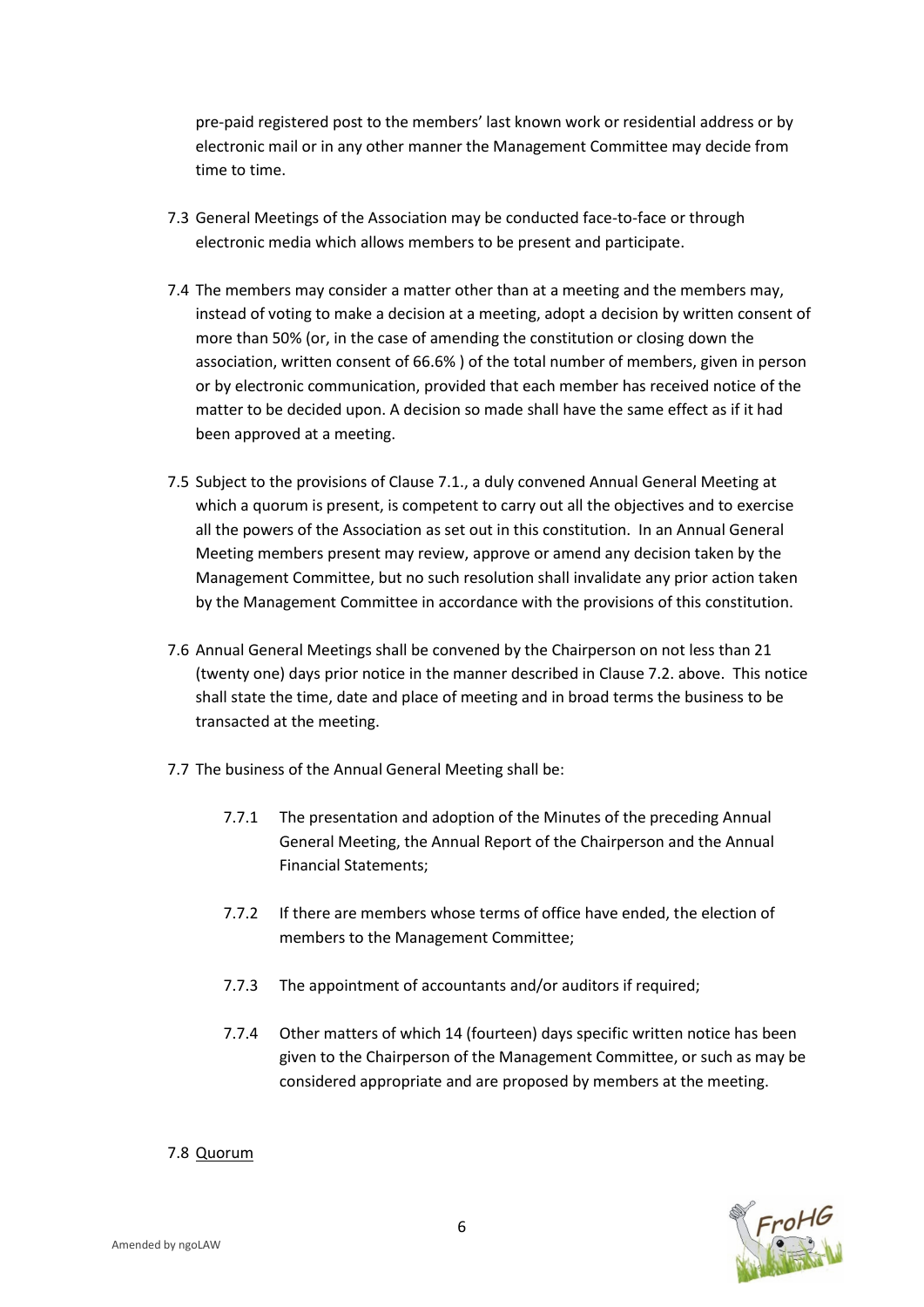- 7.8.1 A quorum constituting a General Meeting of the Association shall be 1/3 (one-third) of all members.
- 7.8.2 Should any Annual General Meeting have been properly convened, but no quorum be present, the meeting shall stand adjourned to another date, which shall be within 14 (fourteen) days thereafter. The notice reflecting such adjournment shall be advertised in the manner provided for in this constitution. At such reconvened Annual General Meeting the members present shall be deemed to constitute a quorum.
- 7.8.3 If there is no quorum at any other General Meeting, that meeting will be abandoned.

#### 7.9 Resolutions and Voting

- 7.9.1 At all General Meetings, all resolutions shall be proposed and seconded and put to the vote and decided by means of a show of hands or by ballot. A vote by ballot shall be held only if demanded by the Chairperson or by not less than 1/3 (one third) of the members present. The Result of the vote shall be the resolution of the meeting.
- 7.9.2 Each member present or represented through written proxy shall have 1 (one) vote.
- 7.9.3 Questions arising shall be decided by a majority of votes. Should there be an equality of votes, the Chairperson shall have a casting or second vote.

#### 7.10 Minutes and Membership List

Proper minutes shall be kept of the proceedings of all General Meetings and a record of the persons at each meeting. The minutes shall be signed by the Chairperson of the meeting and shall be available for inspection or copying by any member on 7 (seven) days notice to the secretary or deputy.

#### 7.11 Special General Meeting

- 7.11.1 A Special General Meeting of the Association may be convened at any time by the Chairperson or at the written request of:
	- 7.11.1.1 3 (three) members of the Management Committee; or
	- 7.11.1.2 10 (ten) members;

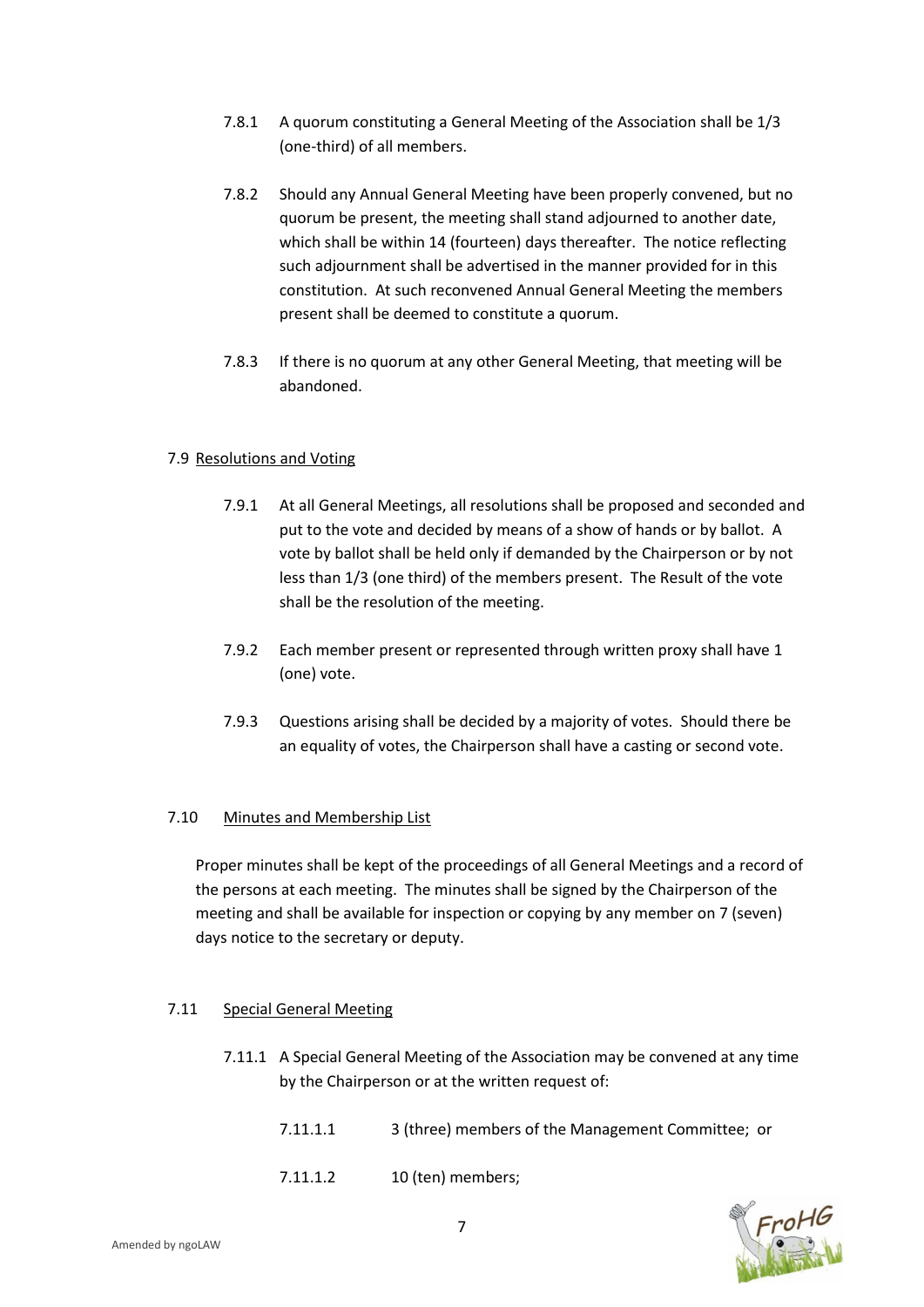- 7.11.2 Any Special General Meeting (other than an Annual General Meeting) shall be convened on not less than 14 (fourteen) days notice in the manner described in Clause 7.2. above. The notice shall state the date, time and place of the meeting and the broad terms of the business to be transacted at the meeting.
- 7.11.3 Should the Chairperson, having been requested to give such notice, fail to give it within 14 (fourteen) days of the request, the persons requesting the meeting shall be entitled themselves to give notice of and to convene the meeting.

# 8. **MANAGEMENT COMMITTEE**

- 8.1 The control and management and day to day running of the affairs of the Association shall be under the supervision and aegis of the Management Committee.
- 8.2 The Management Committee shall consist of not less than 5 (five) and not more than 10 (ten) members elected at an Annual General Meeting, at least 3 (three) of whom shall not be connected persons in relation to each other, as defined in the Income Tax Act (i.e. any relative of that member and any trust of which such member or relative is a beneficiary) who accept the fiduciary responsibility of the Association and none of which shall directly or indirectly control the decision making powers relating to the Association.
- 8.3 Each person standing for election to the Management Committee must be proposed and seconded by notice in writing by 2 (two) members of the Association.
- 8.4 Members of the Management Committee shall remain in office until the second Annual General Meeting after election on a recurring basis for as long as the Association exists, unless they cease to be members in terms of Clause 6.2. and they shall be eligible for reelection.
- 8.5 If circumstances require it, a new Management Committee may be elected at a Special General Meeting.
- 8.6 Any member of the Management Committee shall cease to be a member of that Committee;
	- 8.6.1 Immediately on tendering their resignation;
	- 8.6.2 should they become unfit and/or incapable of acting as such;
	- 8.6.3 should they be disqualified in terms of the Companies Act or equivalent legislation in force from time to time, to act as a director of a company;

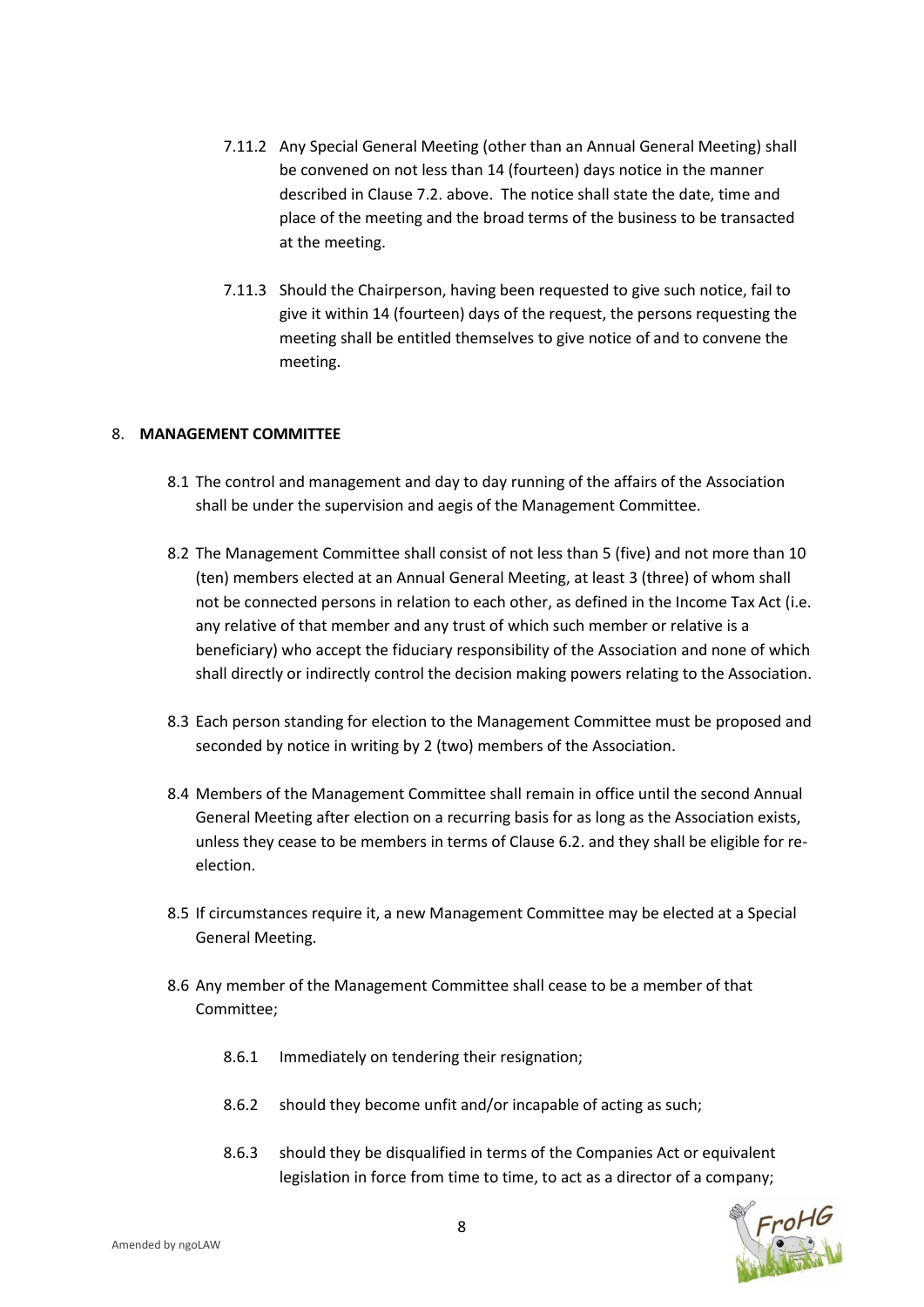8.6.4 if he ceases to be a member of the Association in terms of Clause 6.2.

#### 9. **COMPOSITION OF THE MANAGEMENT COMMITTEE**

- 9.1. The members of the Management Committee shall elect from amongst them:
	- 9.1.1. the Chairperson who shall serve as the chief executive officer of the Association;
	- 9.1.2. the Vice-Chairperson;
	- 9.1.3. the Treasurer;
	- 9.1.4. the Secretary;
	- 9.1.5. any other office bearers as are considered necessary.
- 9.2. Should a position on the Management Committee fall vacant, the Management Committee by a resolution adopted by at least 2/3 (two thirds) of its members, may (and if the vacancy reduces the numbers to less than 4 (four) shall) co-opt eligible persons to fill the vacancies. The office of any person so co-opted as a member of the Management Committee shall lapse at the next Annual General Meeting.
- 9.3. The Management Committee may co-opt additional members as it may consider appropriate from time to time. The co-opted members shall serve for such periods as the Management Committee considers appropriate or until the next Annual General Meeting.
- 9.4. The Management Committee may invite other organisations or persons with specific expertise to attend committee meetings.
- 9.5. No observers or invitees shall have a vote.

#### 10. **POWERS OF AND PROCEEDINGS AT MANAGEMENT COMMITTEE MEETINGS**

- 10.1 The Management Committee shall conduct its meetings and regulate its proceedings as it finds convenient, providing that:
	- 10.1.1 the Chairperson, or in his absence the Vice Chairperson, shall chair all meetings of the Management Committee which they attend. In the absence of the Chairperson and the Vice-Chairperson, the remaining members of the Management Committee shall elect a Chairperson from those attending;

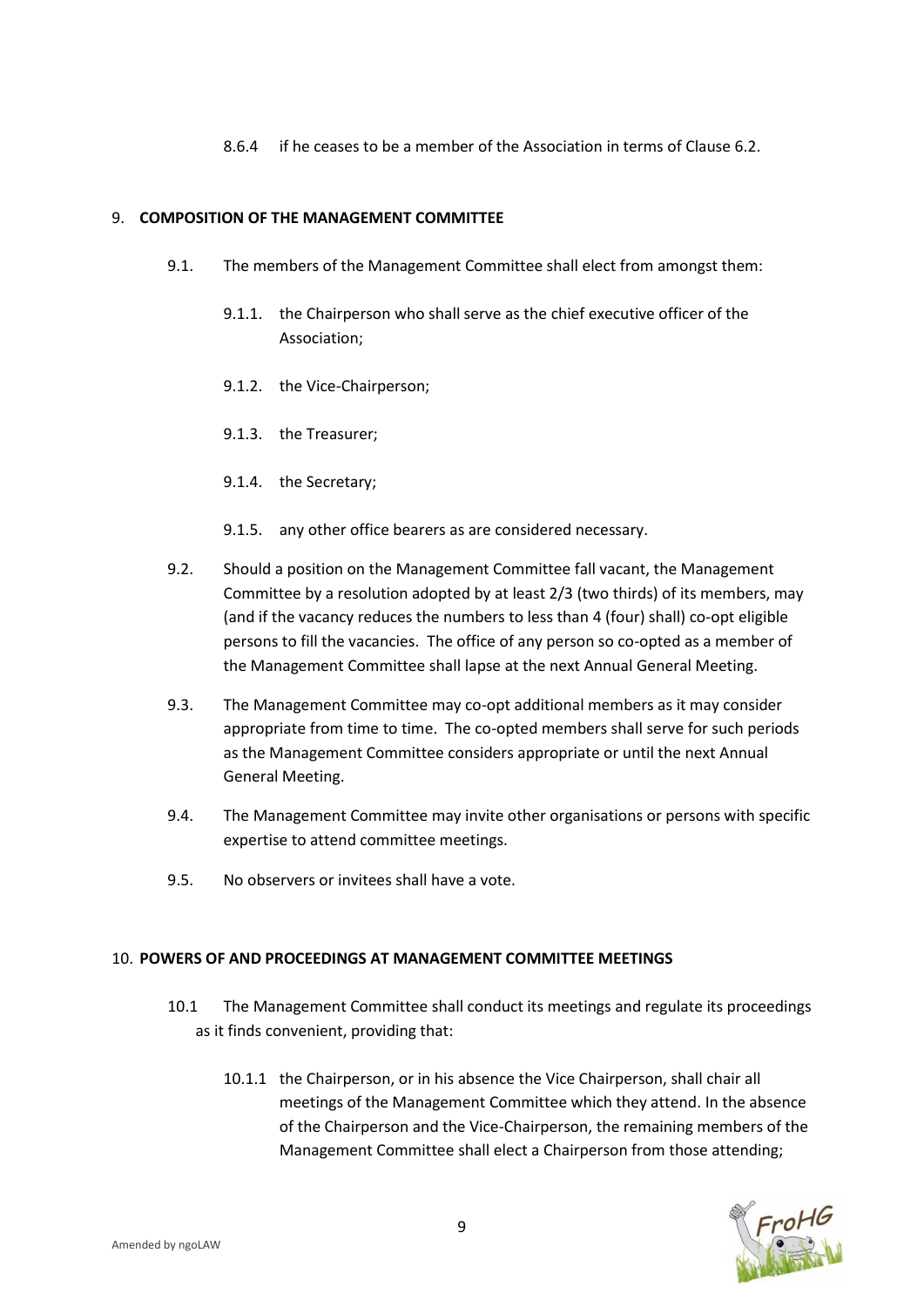- 10.1.2 the Chairperson of the Management Committee shall convene a meeting at least quarterly or at the written request of at least 5 (five) members of the committee may convene such a meeting at any other time;
- 10.1.3 the quorum necessary for the transaction of any business by the Management Committee shall be 1/2 (one-half) of the members serving at any given time;
- 10.1.4 at meetings of the Management Committee, each member present or represented through written proxy shall have 1 (one) vote.
- 10.2 Resolutions and questions arising shall be decided by a majority of votes. Should there be equality of votes, the Chairperson shall have a casting or second vote.
- 10.3 Proper minutes shall be kept of the proceedings of the Management Committee, and a record of the persons present at each meeting. The minutes shall be signed by the member who chairs the meeting, and shall be available at all times for inspection or copying by any member of the Association on 1 (one) week's notice by any member.
- 10.4 The Management Committee may conduct a meeting entirely by electronic communication, or provide for participation in a meeting by electronic communication so long as the electronic communication facility employed ordinarily enables all persons participating in that meeting to communicate concurrently with each other without an intermediary, and to participate effectively in the meeting.
- 10.5 A resolution signed by all members of the Management Committee shall be as valid as if passed at a duly convened meeting.
- 10.6 The Management Committee may delegate any of its powers to any of its members or to a special purpose committee. The member, committee, employee or agent to whom such a delegation is made shall conform to any regulations and procedures that may be stipulated by the Management Committee from time to time which must include a report to each meeting of the Management Committee.
- 10.7 The Management Committee shall generally and at all times take cognizance of the guidelines issued by the South African Revenue Service in order to qualify for exemption from taxes and duties in terms of the Income Tax Act No. 58 of 1962

# 11. **FINANCIAL MATTERS**

11.1 Bank Account. The Association shall open a bank account in its own name with a registered Bank.

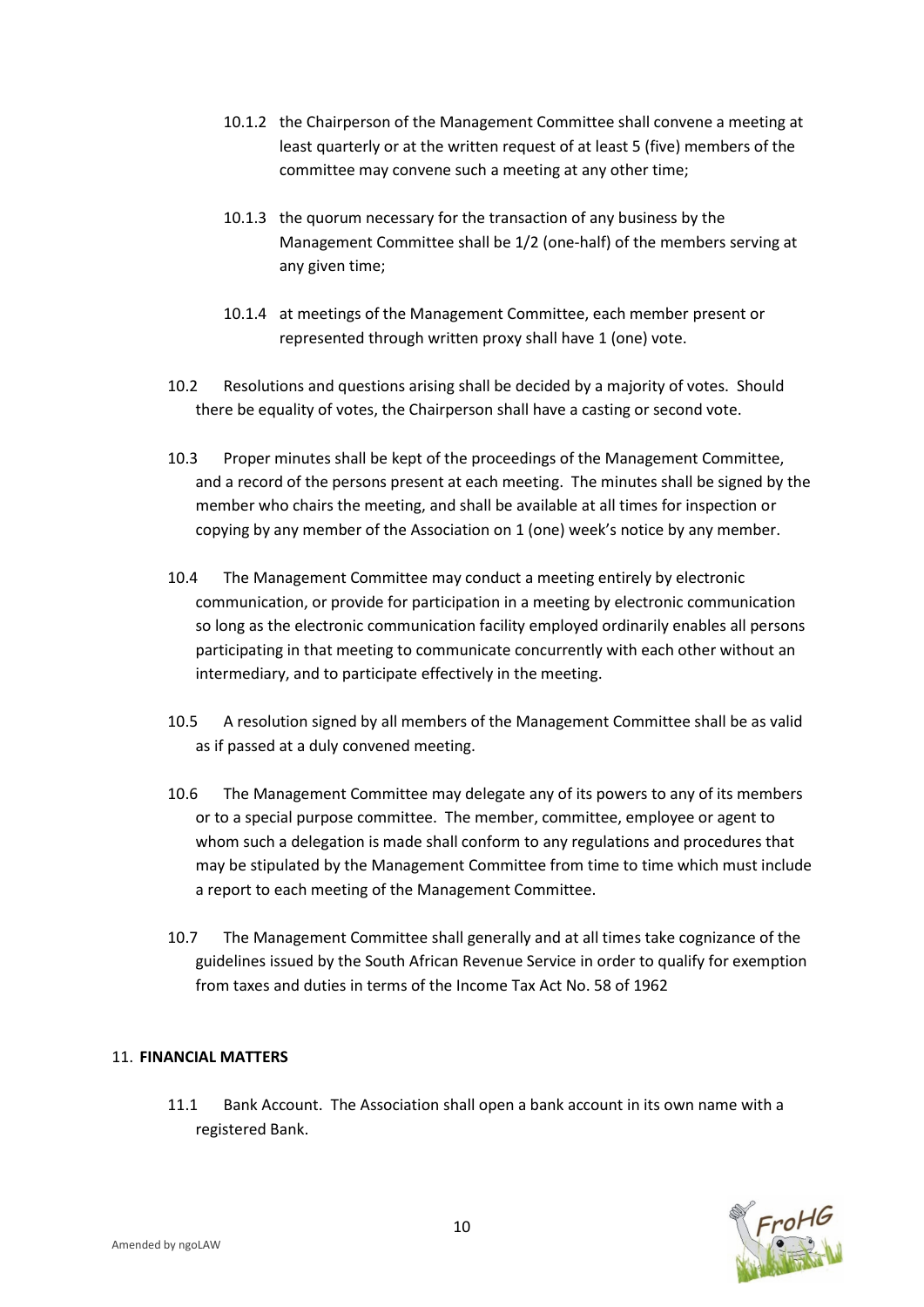- 11.2 Signatures: All documents requiring signature on behalf of the Association and all electronic transactions processed shall be signed or processed by at least 2 (two) duly authorised members of the Management Committee.
- 11.3 The Association's financial year shall be the  $1<sup>st</sup>$  August to  $31<sup>th</sup>$  July the following year.
- 11.4 Financial Records: The Management Committee shall keep proper records and books of account which fairly reflect its affairs.
- 11.5 Annual Financial Statements:
	- 11.5.1 The Management Committee shall prepare an annual report describing its activities and an annual Financial Statement for each financial year. The Annual Financial Statements shall conform to generally accepted accounting principles and shall include a statement of income and expenditure and a balance sheet of assets and liabilities.
	- 11.5.2 Within 2 (two) months after drawing up the Annual Financial Statements the Management Committee shall ensure that –
		- 11.5.2.1. an accounting officer certifies that the Annual Financial Statements are consistent with the financial records of the Association and that its accounting policies are appropriate and have been appropriately applied in the preparation of its financial statements; or
		- 11.5.2.2. the books of account and financial statements are audited and certified in the customary manner by an independent practicing chartered accountant.
	- 11.5.3 A copy of the Annual Financial Statements and Annual Report shall be made available to all members as soon as possible after the close of the financial year.
- 11.6 The books of account, records and other documents relating to the Association shall:
	- 11.6.1 Where kept in book form be retained and carefully preserved by the person in control for a period of 4 (four) years after the date of last entry; or
	- 11.6.2 Where not kept in book form, be retained and carefully preserved by the person in control for a period of 4 (four) years after completion of the transaction, acts or operations to which they relate.
	- 11.6.3 The Association will not knowingly be a party to, or will not knowingly permit, itself to be used as part of any transaction, operation or scheme of which the sole or main purpose is the reduction, postponement or

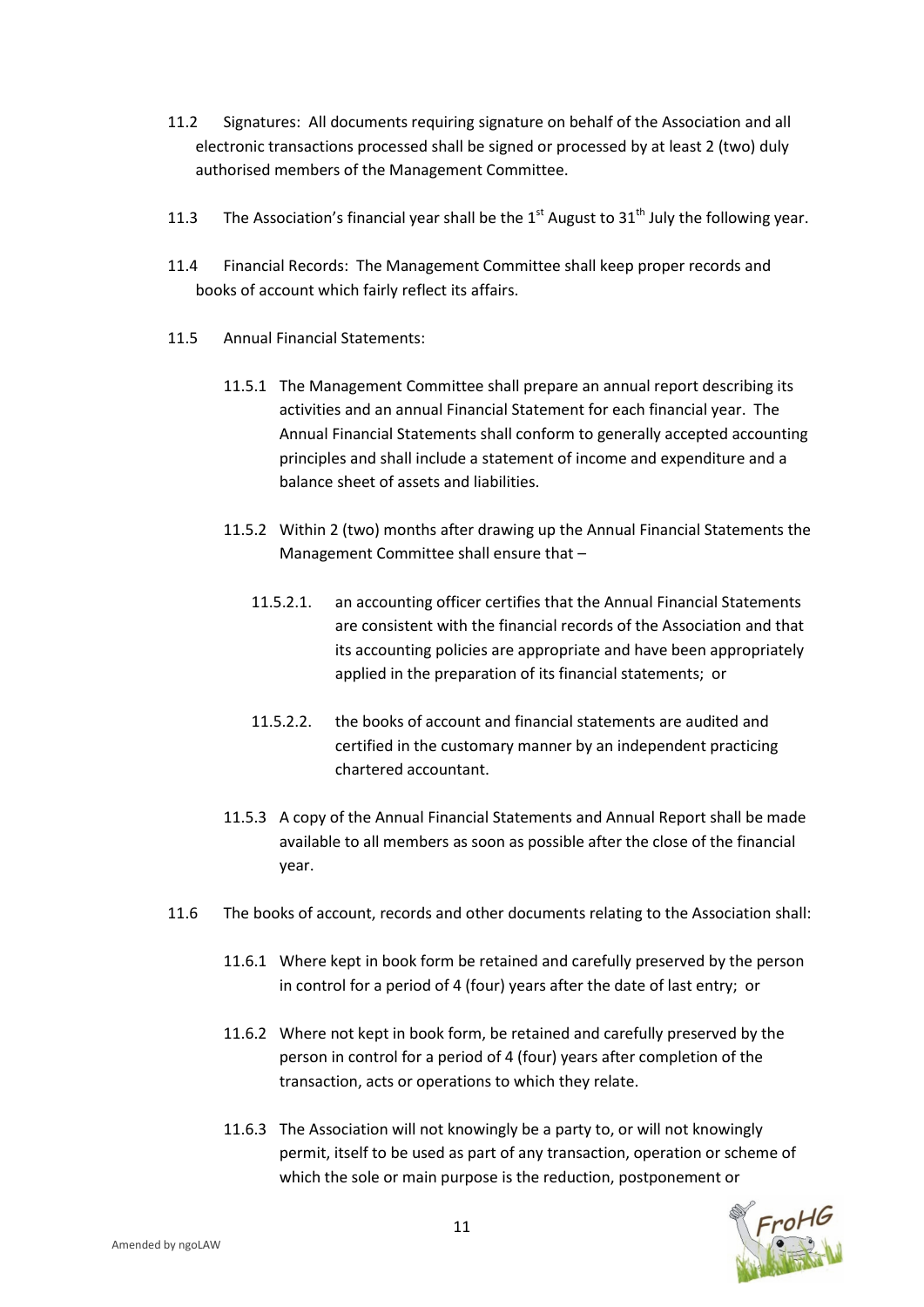avoidance of liability for any tax, duty or levy which, but for the transaction, operation or scheme, would have been or would have become payable by any person under the Income Tax Act or any other Act administered by the Commissioner for SARS.

# 12. **AMENDMENTS TO THE CONSTITUTION AND DISSOLUTION**

- 12.1 Terms of the constitution may be amended, the name of the Association may be changed or the Association may be dissolved by resolution of 2/3 (two-thirds) of the members present at a General Meeting provided that proper notice of the meeting is given not less than 30 (thirty) days prior to the date of the meeting and such notice states the nature of the resolution to be proposed and shall submit to the Commissioner of South African Revenue Service and the Director of Non Profit organisations a copy of any such amendment.
- 12.2 In the event of a resolution for the dissolution of the Association being passed, the members attending the meeting shall decide to which organisation(s) surplus funds and assets of the Association, after payment of all its debts and obligations, shall be transferred and they shall appoint a committee to implement the transfers. Every recipient organisation shall be a non-profit organisation with similar objectives to the Association and have been approved in terms of Section 30 of the Income Tax Act or any institution, board or body which is exempt from tax in terms of Section  $10(1)(cA)(i)$  and which has as its sole or principal object the carrying on of any public benefit activity or any department of state or administration in the national or provincial or local sphere of Government of the Republic, provincial administration or municipality.

# 13. **INDEMNITY**

- 13.1 Subject to the provisions of any relevant statute, members of the Management Committee and other office bearers shall be indemnified by the Association for all acts done by them in good faith on behalf of the Association. It shall be the duty of the Association to pay all costs and expenses which any person incurs or becomes liable for as a result of any contract entered into, or act done by him or her in his or her said capacity, in the discharge, in good faith, of his or her duties on behalf of the Association.
- 13.2 Subject to the provisions of any relevant statute, no office bearer of the Association shall be liable for the acts, deceits, neglects or defaults of any other office bearer, or for any loss, damage or expenses suffered by the Association, which occurs in the execution of the duties of his or her office, unless it arises as a result of his or her dishonesty, or failure to exercise the degree of care, diligence and skill required by law.

# 14 **ADOPTION OF THE CONSTITUTION**

This constitution was adopted by the members present at the Annual General Meeting held on …………………….. 2021 in Haenertsburg.